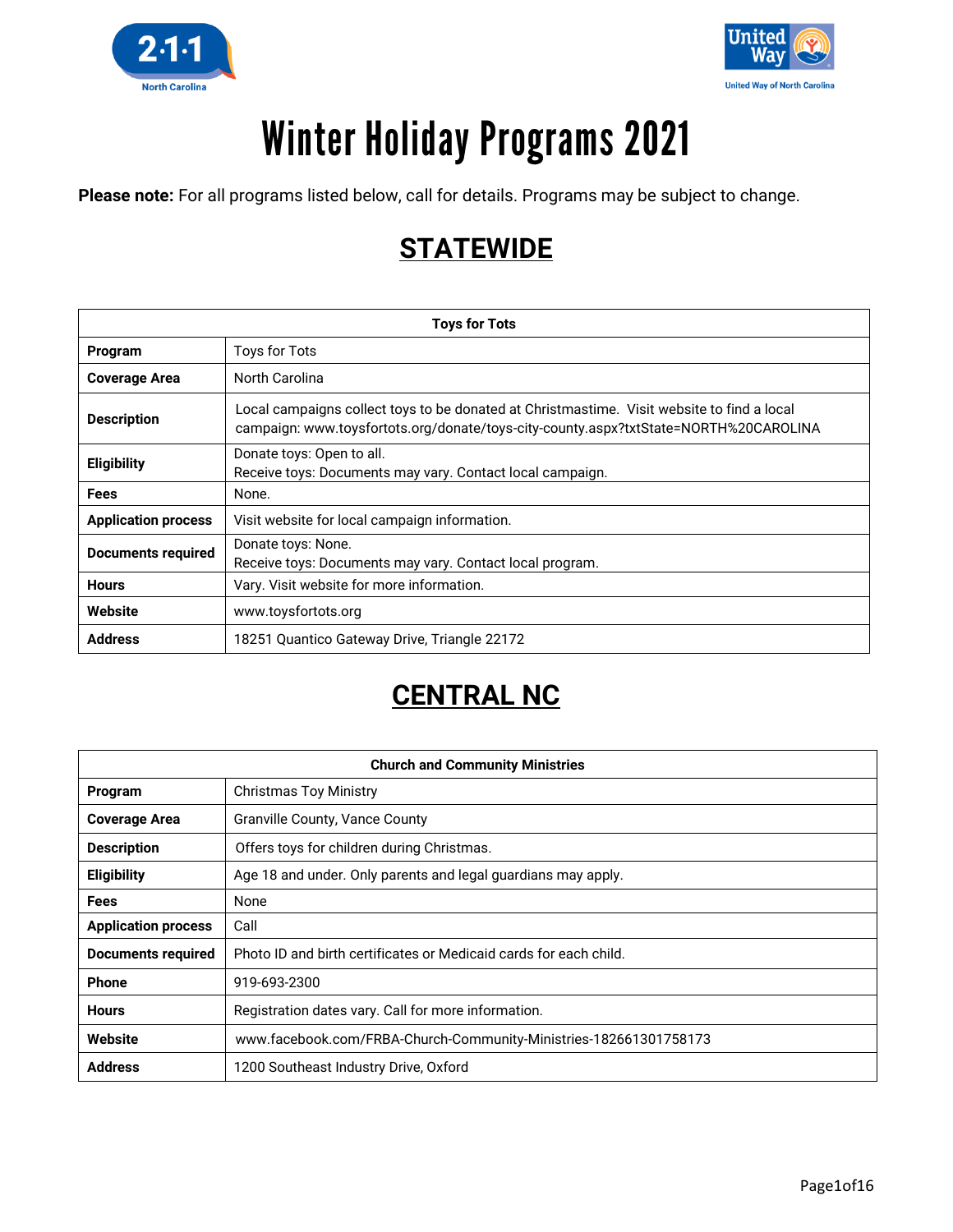



| <b>Community Helpers Services Center</b> |                                                                                |
|------------------------------------------|--------------------------------------------------------------------------------|
| Program                                  | <b>Holiday Meals</b>                                                           |
| <b>Coverage Area</b>                     | <b>Wake County</b>                                                             |
| <b>Description</b>                       | Offers a Christmas Dinner during the holiday season.                           |
| <b>Eligibility</b>                       | Open to all.                                                                   |
| <b>Fees</b>                              | None                                                                           |
| <b>Application process</b>               | Call.                                                                          |
| <b>Documents required</b>                | None                                                                           |
| <b>Phone</b>                             | 919-266-4050                                                                   |
| <b>Hours</b>                             | Dates and hours vary based on the holiday calendar. Call for more information. |
| Website                                  | communityhelpersservicesc.com                                                  |
| <b>Address</b>                           | 111 North First Avenue, Knightdale 27545                                       |

| <b>Durham Rescue Mission</b> |                                                                                                                                                                |
|------------------------------|----------------------------------------------------------------------------------------------------------------------------------------------------------------|
| Program                      | Seasonal Assistance Program                                                                                                                                    |
| <b>Coverage Area</b>         | Durham County, Wake County                                                                                                                                     |
| <b>Description</b>           | Offers a bag of Christmas toys for children. Also offers clothing, groceries and a Christmas dinner.                                                           |
| <b>Eligibility</b>           | Open to all. Toys are only available for children who are present during the giveaway. Parents cannot<br>get extra items to take to children not at the event. |
| <b>Fees</b>                  | None                                                                                                                                                           |
| <b>Application process</b>   | Call for more information. Arrive early.                                                                                                                       |
| <b>Documents</b>             | None.                                                                                                                                                          |
| <b>Phone</b>                 | 919-688-9641 ext. 5025                                                                                                                                         |
| <b>Hours</b>                 | December 23, 12:00pm                                                                                                                                           |
| <b>Email</b>                 | info@durhamrescuemission.com                                                                                                                                   |
| Website                      | www.durhamrescuemission.org/upcoming-events                                                                                                                    |
| <b>Address</b>               | 1201 East Main Street, Durham 27701                                                                                                                            |

| <b>Helping Hand Mission</b> |                                                                  |
|-----------------------------|------------------------------------------------------------------|
| Program                     | Toys for Needy Children                                          |
| <b>Coverage Area</b>        | <b>Wake County</b>                                               |
| <b>Description</b>          | Offers educational games and toys for children.                  |
| <b>Eligibility</b>          | Meet income limits. Children ages 0-5.                           |
| Fees                        | None.                                                            |
| <b>Application process</b>  | Call for more information.                                       |
| <b>Documents required</b>   | Proof of income.                                                 |
| <b>Phone</b>                | 919-829-8048                                                     |
| <b>Email</b>                | helpinghandmission@yahoo.com                                     |
| Website                     | http://helpinghandmission.org/campaigns/toys-for-needy-children/ |
| <b>Address</b>              | 501 New Bern Avenue, Raleigh 27601                               |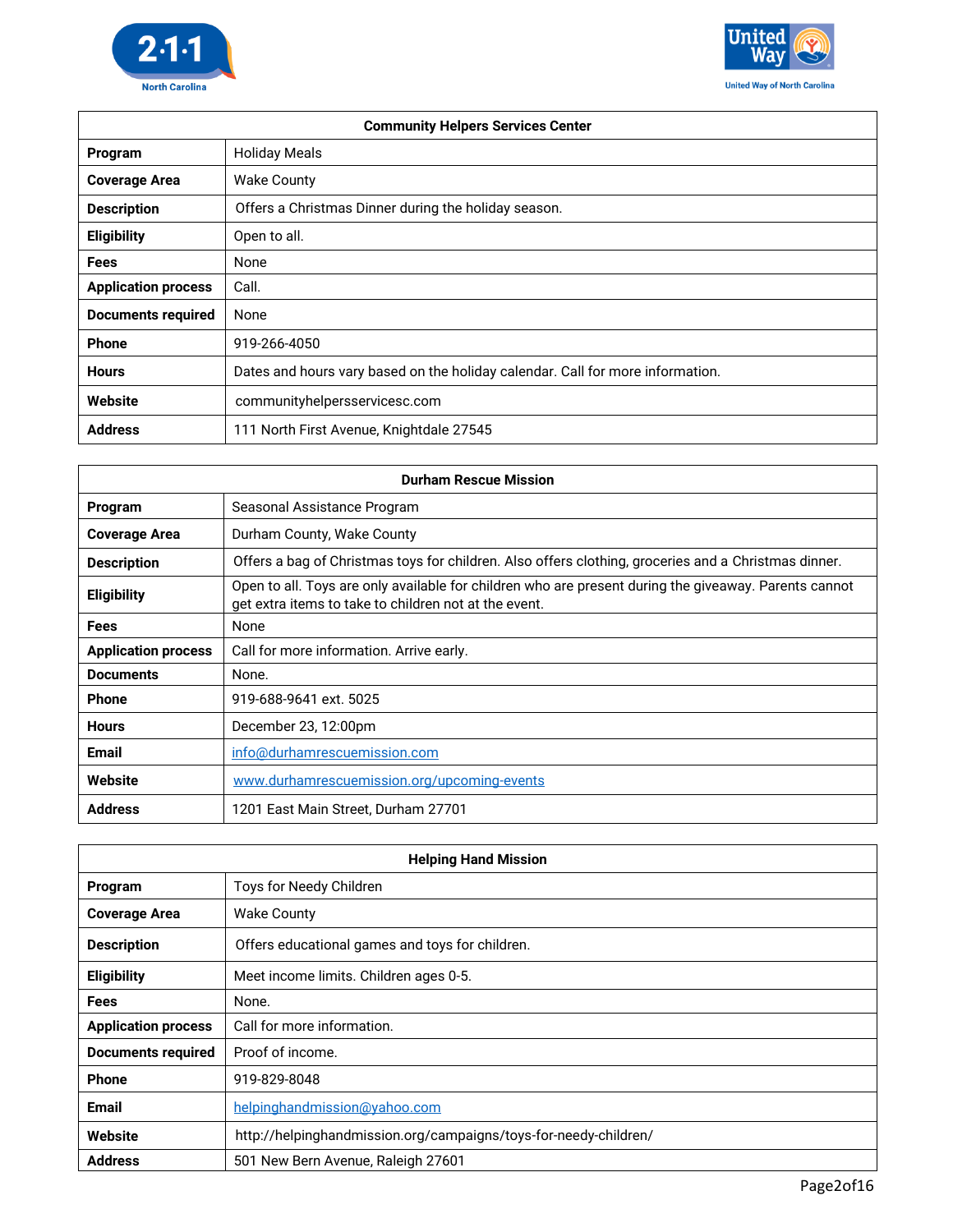



| <b>Operation Homefront</b> |                                                                                                                                       |
|----------------------------|---------------------------------------------------------------------------------------------------------------------------------------|
| Program                    | <b>Holiday Meals for Military</b>                                                                                                     |
| <b>Coverage Area</b>       | <b>Stanly County</b>                                                                                                                  |
| <b>Description</b>         | Offers a holiday meal.                                                                                                                |
| <b>Eligibility</b>         | Post-9/11 wounded, ill, or injured service member of any rank, both currently serving and those no<br>longer serving in the military. |
| Fees                       | None.                                                                                                                                 |
| <b>Application process</b> | Apply online. Walk in for meal.                                                                                                       |
| <b>Documents required</b>  | None.                                                                                                                                 |
| <b>Phone</b>               | 800-722-6098                                                                                                                          |
| <b>Hours</b>               | December 11, 11:00am-12:30pm                                                                                                          |
| <b>Email</b>               | Samantha.Martin@operationhomefront.org                                                                                                |
| Website                    | https://operationhomefront.org/event/holiday-meals-in-stanfield-nc/                                                                   |
| <b>Address</b>             | Confidential, Stanfield 28163                                                                                                         |

| <b>Rowan County Christmas Bureau</b> |                                                                                                                                                                                                                                       |
|--------------------------------------|---------------------------------------------------------------------------------------------------------------------------------------------------------------------------------------------------------------------------------------|
| Program                              | Rowan County Christmas Bureau                                                                                                                                                                                                         |
| <b>Coverage Area</b>                 | Rowan County                                                                                                                                                                                                                          |
| <b>Description</b>                   | Offers Christmas gifts to children.                                                                                                                                                                                                   |
| <b>Eligibility</b>                   | Families receiving Medicaid with children age 12 and under.                                                                                                                                                                           |
| Fees                                 | None.                                                                                                                                                                                                                                 |
| <b>Application process</b>           | Online, www.salvationarmycarolinas.org/salisbury/saangeltree/                                                                                                                                                                         |
| <b>Documents required</b>            | Photo ID/driver's license, Medicaid card, birth certificates for children 12 & under, proof of all income<br>and expenses. If applicable: SNAP/EBT benefits letter, unemployment benefits letter, and custody<br>papers, if guardian. |
| <b>Phone</b>                         | 704-633-1802                                                                                                                                                                                                                          |
| <b>Hours</b>                         | Office Hours: Monday - Friday, 8:00 a.m. - 5:00 p.m.                                                                                                                                                                                  |
| Website                              | www.facebook.com/RowanCountyChristmasBureau/                                                                                                                                                                                          |
| <b>Address</b>                       | 131 West Innes Street, Suite 201, Salisbury                                                                                                                                                                                           |

| Salvation Army - Chatham County |                                                                |
|---------------------------------|----------------------------------------------------------------|
| Program                         | Christmas Assistance                                           |
| <b>Coverage Area</b>            | Chatham County                                                 |
| <b>Description</b>              | Offers food, toys, and clothing at Christmas time.             |
| <b>Eligibility</b>              | Meet income limits. Households with children age 12 and under. |
| <b>Fees</b>                     | None.                                                          |
| <b>Application process</b>      | Call.                                                          |
| <b>Documents required</b>       | Photo ID.                                                      |
| <b>Phone</b>                    | 919-542-1593                                                   |
| Website                         | www.salvationarmycarolinas.org/greensboro/chatham              |
| <b>Address</b>                  | 2535 Old US Highway 421 North, Siler City 27344                |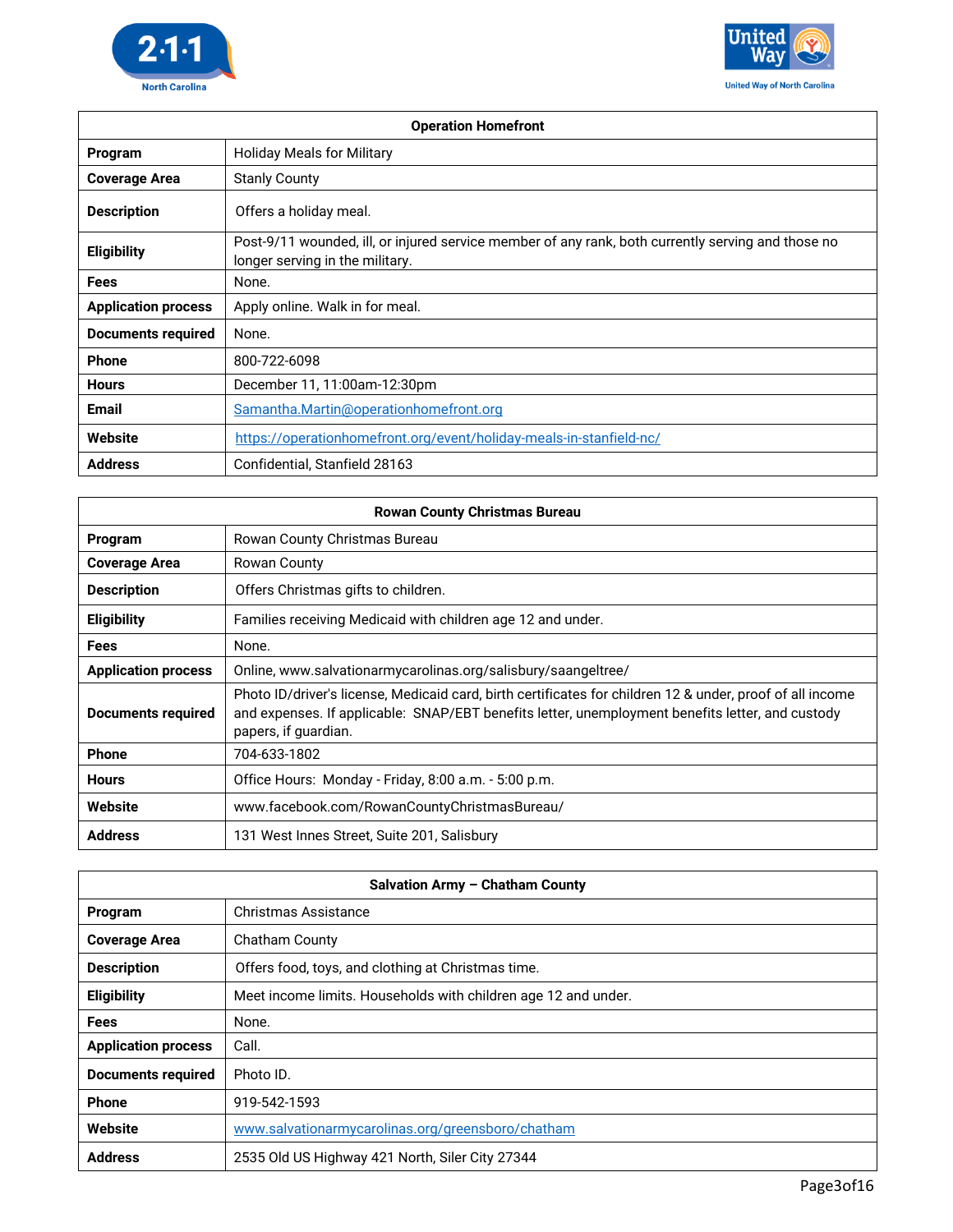

Г



| Salvation Army - Durham Orange, and Person Counties |                                                                                                                                                                                                                                                                                                                                |
|-----------------------------------------------------|--------------------------------------------------------------------------------------------------------------------------------------------------------------------------------------------------------------------------------------------------------------------------------------------------------------------------------|
| Program                                             | <b>Holiday Assistance</b>                                                                                                                                                                                                                                                                                                      |
| <b>Coverage Area</b>                                | Durham County                                                                                                                                                                                                                                                                                                                  |
| <b>Description</b>                                  | Offers food, toys and clothing to families at Christmas time. Toys and clothing only<br>available to children age 12 and under or to older adults.                                                                                                                                                                             |
| <b>Eligibility</b>                                  | Meet income limits. Families with children under age 12 or someone age 65 or over in the household.<br>Parent has to be working, on disability, completing Work First, or be a full time student. Households<br>that have receive assistance from Salvation Army for 5 years or more total are not eligible for<br>assistance. |
| <b>Fees</b>                                         | None.                                                                                                                                                                                                                                                                                                                          |
| <b>Application process</b>                          | Call.                                                                                                                                                                                                                                                                                                                          |
| <b>Documents required</b>                           | Photo ID, copy of monthly bills, proof of income, Social Security number for everyone in household,<br>proof of child's birth date, sizes for clothing/shoes/coat, and gift wishes.                                                                                                                                            |
| <b>Phone</b>                                        | 919-688-7306                                                                                                                                                                                                                                                                                                                   |
| Website                                             | www.salvationarmycarolinas.org/durham/home                                                                                                                                                                                                                                                                                     |
| <b>Address</b>                                      | 909 Liberty Street, Durham 27701                                                                                                                                                                                                                                                                                               |

| Salvation Army - Greensboro |                                                                                                                                    |
|-----------------------------|------------------------------------------------------------------------------------------------------------------------------------|
| Program                     | Christmas Assistance                                                                                                               |
| <b>Coverage Area</b>        | <b>Guilford County</b>                                                                                                             |
| <b>Description</b>          | Offers food, toys, and clothing at Christmas time.                                                                                 |
| <b>Eligibility</b>          | Meet income limits and have a child under 12 in the home. Must not have received Christmas for more<br>than a total of five years. |
| <b>Fees</b>                 | None.                                                                                                                              |
| <b>Application process</b>  | Call or go online to www.saangeltree.org. Registration based on a first come, first served basis.                                  |
| <b>Documents required</b>   | Photo ID, proof of address, proof of household expenses, and child's birth certificate.                                            |
| <b>Phone</b>                | 336-273-5572                                                                                                                       |
| <b>Hours</b>                | Website available 24 hours a day. Registration begins in October.                                                                  |
| Website                     | www.salvationarmycarolinas.org/greensboro/angel-tree                                                                               |
| <b>Address</b>              | 1311 South Eugene Street, Greensboro<br>1001 Freeman Mill Road, Greensboro                                                         |

| Salvation Army - Winston-Salem |                                                                                                                                                                                                                                                                                                  |
|--------------------------------|--------------------------------------------------------------------------------------------------------------------------------------------------------------------------------------------------------------------------------------------------------------------------------------------------|
| Program                        | Christmas Assistance                                                                                                                                                                                                                                                                             |
| <b>Coverage Area</b>           | Forsyth County, Davie County, Yadkin County, Stokes County                                                                                                                                                                                                                                       |
| <b>Description</b>             | Offers food, toys, and clothing at Christmas.                                                                                                                                                                                                                                                    |
| <b>Eligibility</b>             | Households who meet income limits and have a child under age 13 or someone over age 65. At least<br>parent has to be working, on disability, completing Work First, or be a full time student. Households<br>who have received Christmas help for more than a total of 5 years are not eligible. |
| <b>Fees</b>                    | None.                                                                                                                                                                                                                                                                                            |
| <b>Application process</b>     | Call.                                                                                                                                                                                                                                                                                            |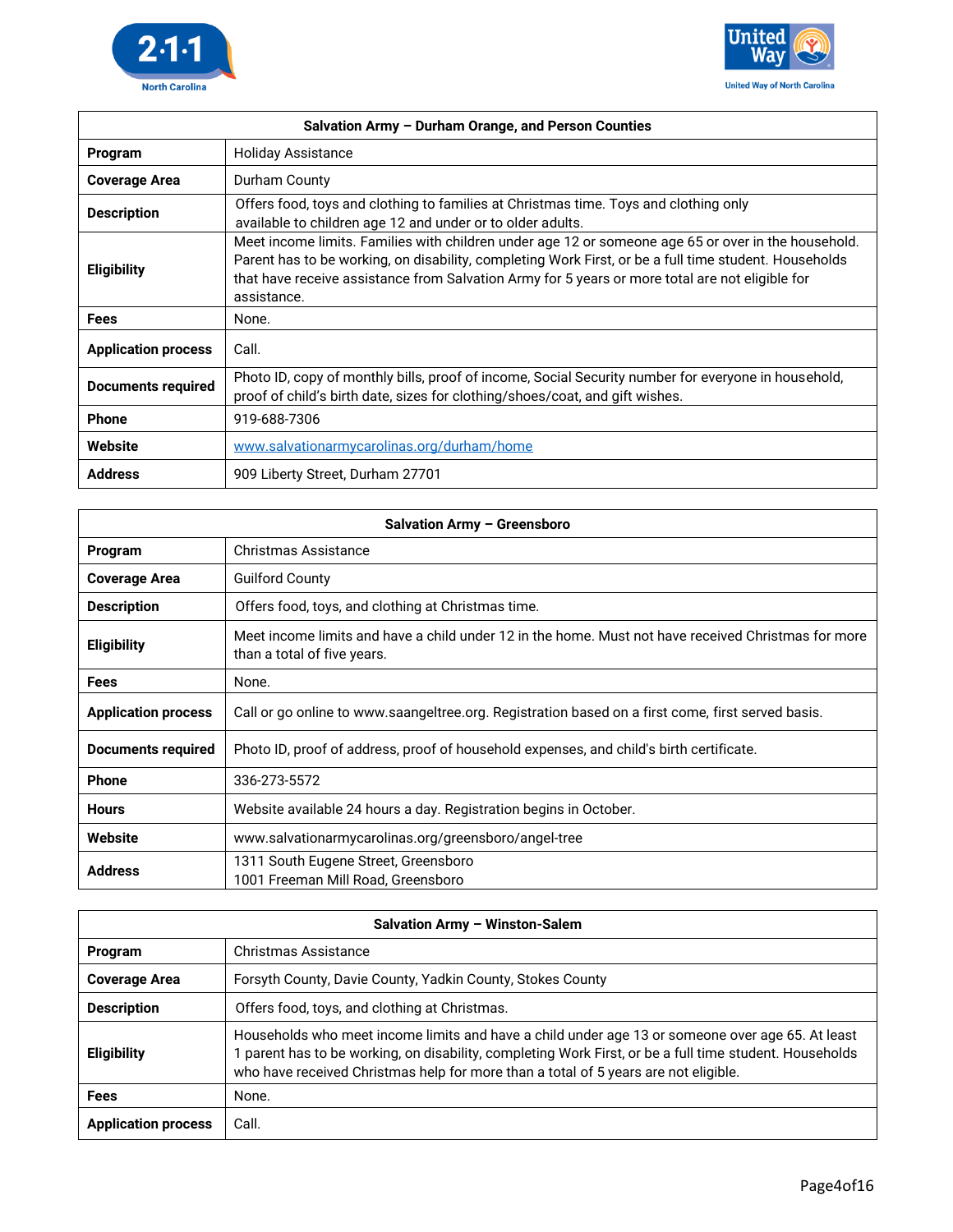



| <b>Documents required</b> | Photo ID, copy of all monthly bills, proof of household income, Social Security numbers for everyone in<br>household, child's birth certificate or school record that shows date of birth, sizes for clothing and<br>shoes, and ideas for gifts. |
|---------------------------|--------------------------------------------------------------------------------------------------------------------------------------------------------------------------------------------------------------------------------------------------|
| <b>Phone</b>              | 336-723-6366 or 336-245-2083                                                                                                                                                                                                                     |
| Website                   | https://www.salvationarmycarolinas.org/winston-salem/programs/christmas/                                                                                                                                                                         |
| <b>Address</b>            | Kernersville Worship and Service Center: 130 East Mountain Street, Kernersville<br>Ken Carlson Boys and Girls Club: 2100 Reynolds Park Road, Winston Salem<br>Citadel Worship and Service Center: 2850 New Walkertown Road, Winston Salem        |

## **WESTERN NC**

| A Storehouse for Jesus     |                                                  |
|----------------------------|--------------------------------------------------|
| Program                    | <b>Distribution Ministry</b>                     |
| <b>Coverage Area</b>       | Davie County                                     |
| <b>Description</b>         | Offer Christmas programs.                        |
| Eligibility                | Meet income limits.                              |
| <b>Fees</b>                | None                                             |
| <b>Application Process</b> | Walk in. Based on first come, first served.      |
| <b>Documents Required</b>  | Photo ID, proof of address, and proof of income. |
| <b>Phone</b>               | 336-753-8081                                     |
| Website                    | www.astorehouseforjesus.org/distribution.html    |
| <b>Address</b>             | 675 East Lexington Rd, Mocksville, NC            |

| <b>Belmont Community Organization</b> |                                                                     |
|---------------------------------------|---------------------------------------------------------------------|
| Program                               | <b>Belmont Community Organization</b>                               |
| <b>Coverage Area</b>                  | <b>Gaston County, Belmont</b>                                       |
| <b>Description</b>                    | Offers Christmas programs.                                          |
| <b>Eligibility</b>                    | Residents of Belmont who meet income limits                         |
| Fees                                  | None                                                                |
| <b>Application process</b>            | Walk in.                                                            |
| <b>Documents required</b>             | Photo ID, social security number, proof of address, proof of income |
| <b>Phone</b>                          | 704-825-4526                                                        |
| <b>Address</b>                        | 91 East Catawba Street, Belmont                                     |

| <b>Bounty of Bethlehem</b> |                                    |
|----------------------------|------------------------------------|
| Program                    | Bounty of Bethlehem                |
| <b>Coverage Area</b>       | Henderson county                   |
| <b>Description</b>         | Offers a take away Christmas meal. |
| Eligibility                | Open to all.                       |
| <b>Fees</b>                | None                               |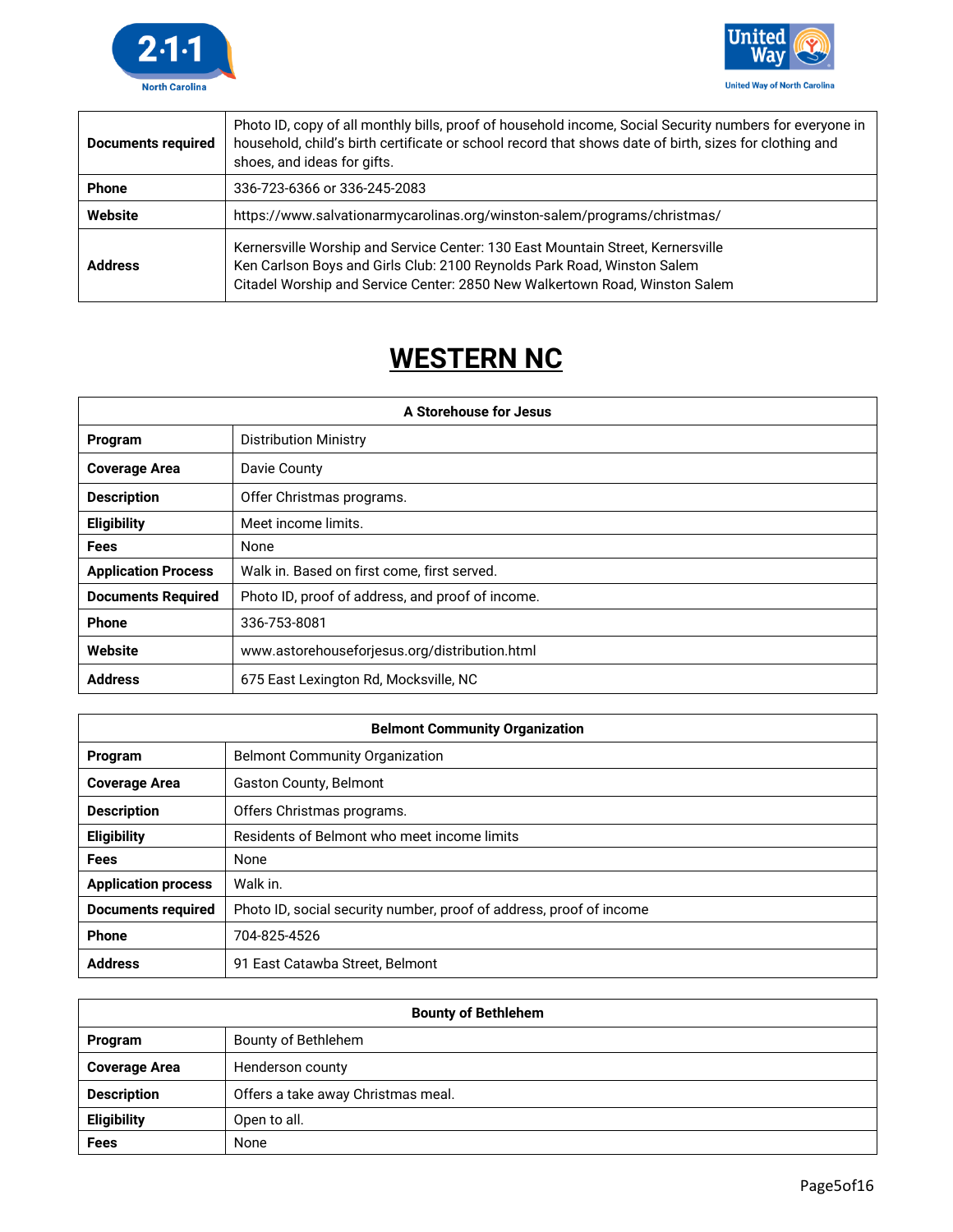



| <b>Application process</b> | Walk in.                                    |
|----------------------------|---------------------------------------------|
| <b>Documents required</b>  | None                                        |
| <b>Phone</b>               | 828-699-6996                                |
| <b>Hours</b>               | December 25 (Christmas Day), 12:00pm-3:00pm |
| Website                    | www.thebountyofbethlehem.org                |
| <b>Address</b>             | 239 3rd Avenue East, Hendersonville 28792   |

| <b>Charlotte Rescue Mission</b> |                                                                         |
|---------------------------------|-------------------------------------------------------------------------|
| Program                         | Holiday Meal Program                                                    |
| <b>Coverage Area</b>            | <b>Mecklenburg County</b>                                               |
| <b>Description</b>              | Offers community meals on Christmas.                                    |
| <b>Eligibility</b>              | Open to all                                                             |
| Fees                            | None                                                                    |
| <b>Application process</b>      | Walk in                                                                 |
| <b>Documents required</b>       | None                                                                    |
| <b>Phone</b>                    | 704-333-4673                                                            |
| <b>Hours</b>                    | Breakfast, 6:30am-8:30am. Lunch, 11:30am-2:30pm. Movies, 6:00am-2:30pm. |
| Website                         | www.charlotterescuemission.org                                          |
| <b>Address</b>                  | 907 West First Street, Charlotte                                        |

| <b>Christian Ministry of Lincoln County</b> |                                                                                                                    |
|---------------------------------------------|--------------------------------------------------------------------------------------------------------------------|
| Program                                     | Christmas Fund                                                                                                     |
| <b>Coverage Area</b>                        | Lincoln County                                                                                                     |
| <b>Description</b>                          | Provides food boxes and toys for needy families and children at Christmas                                          |
| <b>Eligibility</b>                          | Meet income limits                                                                                                 |
| <b>Fees</b>                                 | None                                                                                                               |
| <b>Application process</b>                  | Walk in                                                                                                            |
| <b>Documents required</b>                   | Photo ID, proof of past month's income, proof of address, Social Security number for everyone in the<br>household. |
| <b>Phone</b>                                | 704-732-0383                                                                                                       |
| Website                                     | https://christianministryoflincolncounty.org/                                                                      |
| <b>Address</b>                              | 207 South Poplar Street, Lincolnton                                                                                |

| <b>Dallas Christian Ministry</b> |                                                                                                                                   |
|----------------------------------|-----------------------------------------------------------------------------------------------------------------------------------|
| <b>Program</b>                   | Christmas Assistance                                                                                                              |
| <b>Coverage Area</b>             | Gaston County - Alexis, Gaston County - Dallas, Gaston County - High Shoals, Gaston County -<br>Stanley, Lincoln County - Stanley |
| <b>Description</b>               | Offers food, toys, and clothing at Christmas time.                                                                                |
| <b>Eligibility</b>               | Age 0-18 or person living with special needs regardless of age.                                                                   |
| <b>Fees</b>                      | None                                                                                                                              |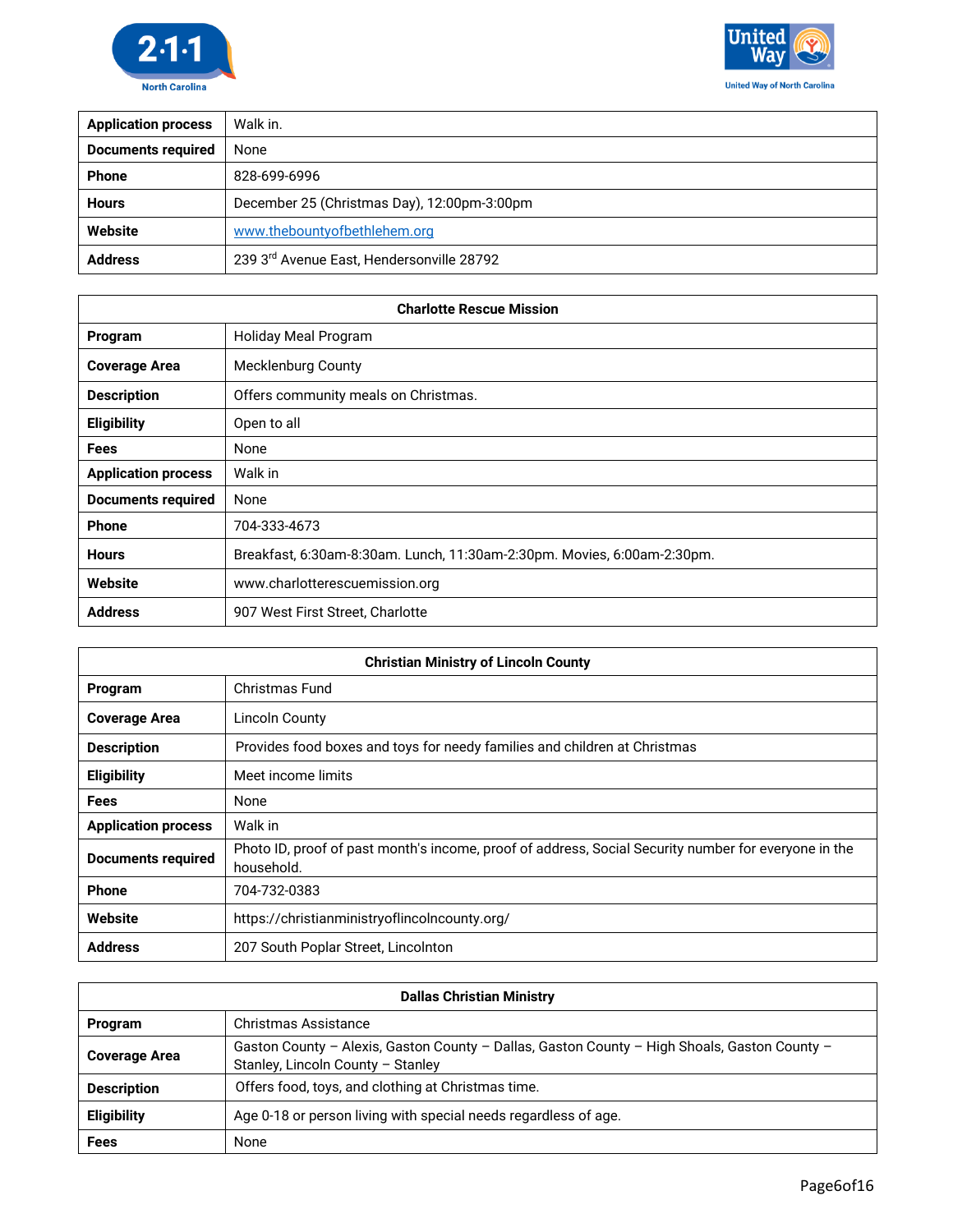



| <b>Application process</b> | Call. All applications must be received by the end of November. |
|----------------------------|-----------------------------------------------------------------|
| <b>Documents required</b>  | Proof of quardianship.                                          |
| <b>Phone</b>               | 704-922-1236                                                    |
| <b>Email Address</b>       | dallasministry@yahoo.com                                        |
| Website                    | www.dallaschristianministry.com                                 |
| <b>Address</b>             | 111 North First Avenue, Knightdale 27545                        |

| <b>East Lincoln Christian Ministry</b> |                                                                    |
|----------------------------------------|--------------------------------------------------------------------|
| Program                                | East Lincoln Christian Ministry                                    |
| <b>Coverage Area</b>                   | Lincoln County, Denver                                             |
| <b>Description</b>                     | Offers Christmas programs.                                         |
| <b>Eligibility</b>                     | Meet income limits and live in the eastern part of Lincoln County. |
| <b>Fees</b>                            | None                                                               |
| <b>Application process</b>             | Walk in or call to schedule an appointment.                        |
| Documents required                     | Vary by program.                                                   |
| <b>Phone</b>                           | 704-483-4415                                                       |
| Website                                | http://www.elcmdenver.com/                                         |
| <b>Address</b>                         | 4278 Catawba-Burris Road, Denver                                   |

| <b>Eblen Charities</b>     |                                                                                                                                   |
|----------------------------|-----------------------------------------------------------------------------------------------------------------------------------|
| Program                    | Saint Nicholas Project                                                                                                            |
| <b>Coverage Area</b>       | <b>Buncombe County</b>                                                                                                            |
| <b>Description</b>         | Offers Christmas help, such as gifts, clothes, food, and more.                                                                    |
| <b>Eligibility</b>         | Families with children, ages 0 - 18, and meet income limits.                                                                      |
| <b>Fees</b>                | None.                                                                                                                             |
| <b>Application process</b> | Call to schedule an appointment between October 18th - December 23rd.                                                             |
| <b>Documents required</b>  | Social Security card for every child, photo ID and Social Security card for parent or guardian, and proof<br>of household income. |
| Phone                      | 828-255-3066                                                                                                                      |
| Website                    | www.eblencharities.org/christmas-gift-assistance                                                                                  |
| <b>Address</b>             | 50 Westgate Parkway, Asheville                                                                                                    |

| <b>Matthews Help Center</b> |                                                                     |
|-----------------------------|---------------------------------------------------------------------|
| Program                     | Holiday Program                                                     |
| <b>Coverage Area</b>        | Cabarrus County, Mecklenburg County, Union County                   |
| <b>Description</b>          | Offers toys for Christmas.                                          |
| <b>Eligibility</b>          | Must live in the zip codes of 28104, 28105, 28226, 28270, or 28079. |
| Fees                        | None.                                                               |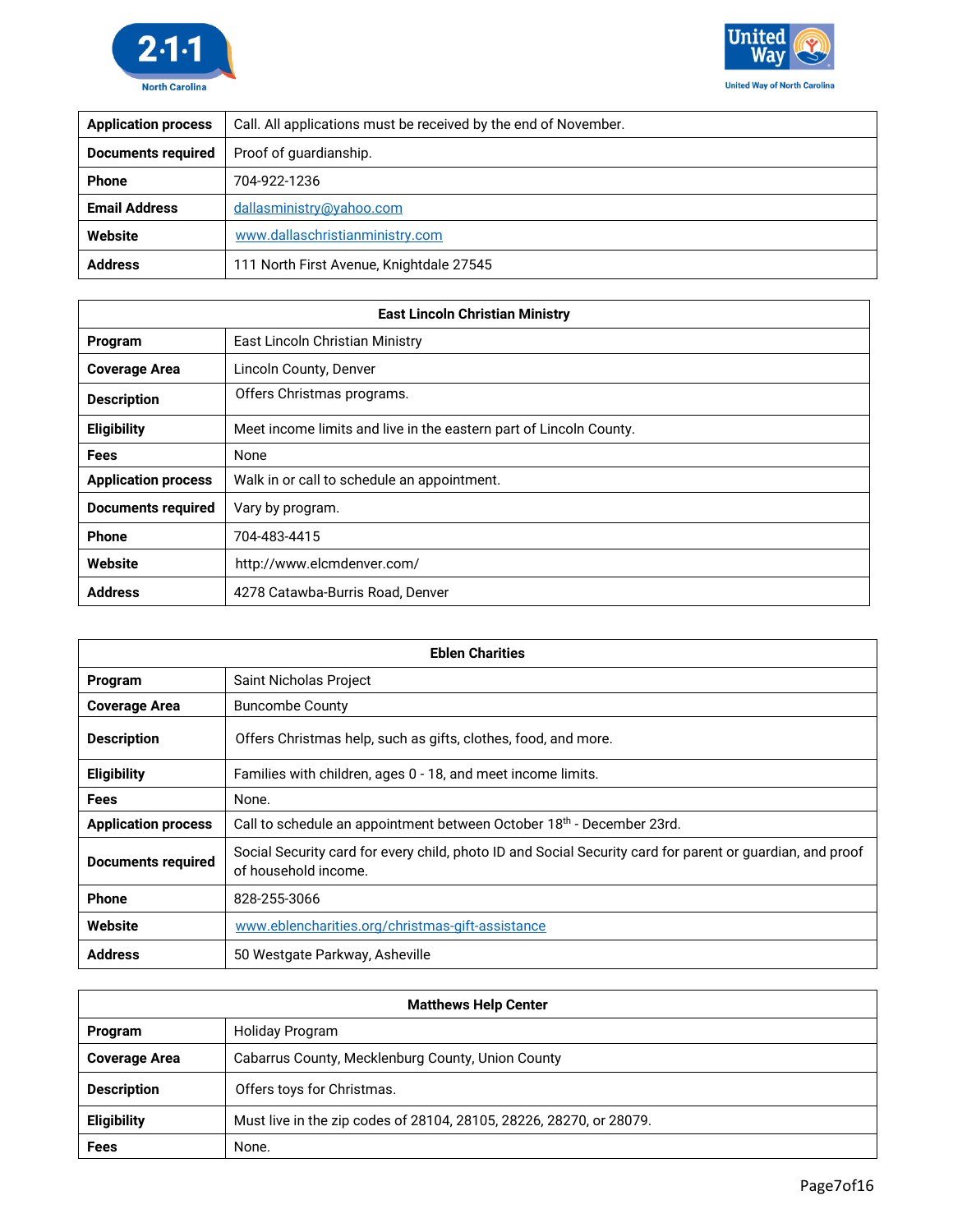



| <b>Application process</b> | Apply online at https://matthewshelpcenter.org/special-programs. Call for more information if unable<br>to submit online form. |
|----------------------------|--------------------------------------------------------------------------------------------------------------------------------|
| <b>Documents required</b>  | Photo ID, Social Security card, and proof of address.                                                                          |
| <b>Phone</b>               | 704-847-8383.                                                                                                                  |
| Website                    | www.matthewshelpcenter.org/services/holiday-support                                                                            |
| <b>Address</b>             | 119 North Ames Street, Matthews 28105                                                                                          |

| Salvation Army - Buncombe County |                                                                                                                             |
|----------------------------------|-----------------------------------------------------------------------------------------------------------------------------|
| Program                          | Holiday Meal Program                                                                                                        |
| <b>Coverage Area</b>             | Buncombe County, Henderson County, Madison County, McDowell County, Polk County, Rutherford<br>County, Transylvania County. |
| <b>Description</b>               | Offers a meal on Christmas day.                                                                                             |
| <b>Eligibility</b>               | Open to all.                                                                                                                |
| <b>Fees</b>                      | None.                                                                                                                       |
| <b>Application process</b>       | Walk in.                                                                                                                    |
| <b>Documents required</b>        | None.                                                                                                                       |
| <b>Phone</b>                     | 828-253-4723                                                                                                                |
| <b>Hours</b>                     | Call for dates and times.                                                                                                   |
| Website                          | www.salvationarmycarolinas.org/commands/asheville                                                                           |
| <b>Address</b>                   | 204 Haywood Street, Asheville 28801                                                                                         |

| Salvation Army - Greater Hickory and High Country Command |                                                                                                                                                                                                           |
|-----------------------------------------------------------|-----------------------------------------------------------------------------------------------------------------------------------------------------------------------------------------------------------|
| Program                                                   | Christmas Assistance                                                                                                                                                                                      |
| <b>Coverage Area</b>                                      | Alexander County, Ashe County, Avery County, Burke County, Caldwell County, Catawba County,<br>McDowell County, Watauga County, Wilkes County.                                                            |
| <b>Description</b>                                        | Offers food, toys, and clothing at Christmas time.                                                                                                                                                        |
| <b>Eligibility</b>                                        | Households with children age 12 and under that have not received Christmas help for more than a<br>total of five years and meet income limits.                                                            |
| <b>Fees</b>                                               | None.                                                                                                                                                                                                     |
| <b>Application process</b>                                | Application process begins in October. Call to schedule an appointment.                                                                                                                                   |
| <b>Documents required</b>                                 | Photo ID, proof of address, proof of all household income and expenses, proof of custody if<br>applicable. Birth certificate and Social Security card or Medicaid card for all children in the household. |
| <b>Phone</b>                                              | 828-322-2535                                                                                                                                                                                              |
| Website                                                   | www.salvationarmycarolinas.org/hickory/home                                                                                                                                                               |

| Salvation Army - Hot Springs |                                                            |
|------------------------------|------------------------------------------------------------|
| Program                      | <b>Holiday Assistance</b>                                  |
| <b>Coverage Area</b>         | Madison County, Mitchell County, Yancey County             |
| <b>Description</b>           | Offers food, toys, and clothing at Christmas time.         |
| Eligibility                  | Families with children still in school.                    |
| Fees                         | None.                                                      |
| <b>Application process</b>   | Referral from a child's school. Call for more information. |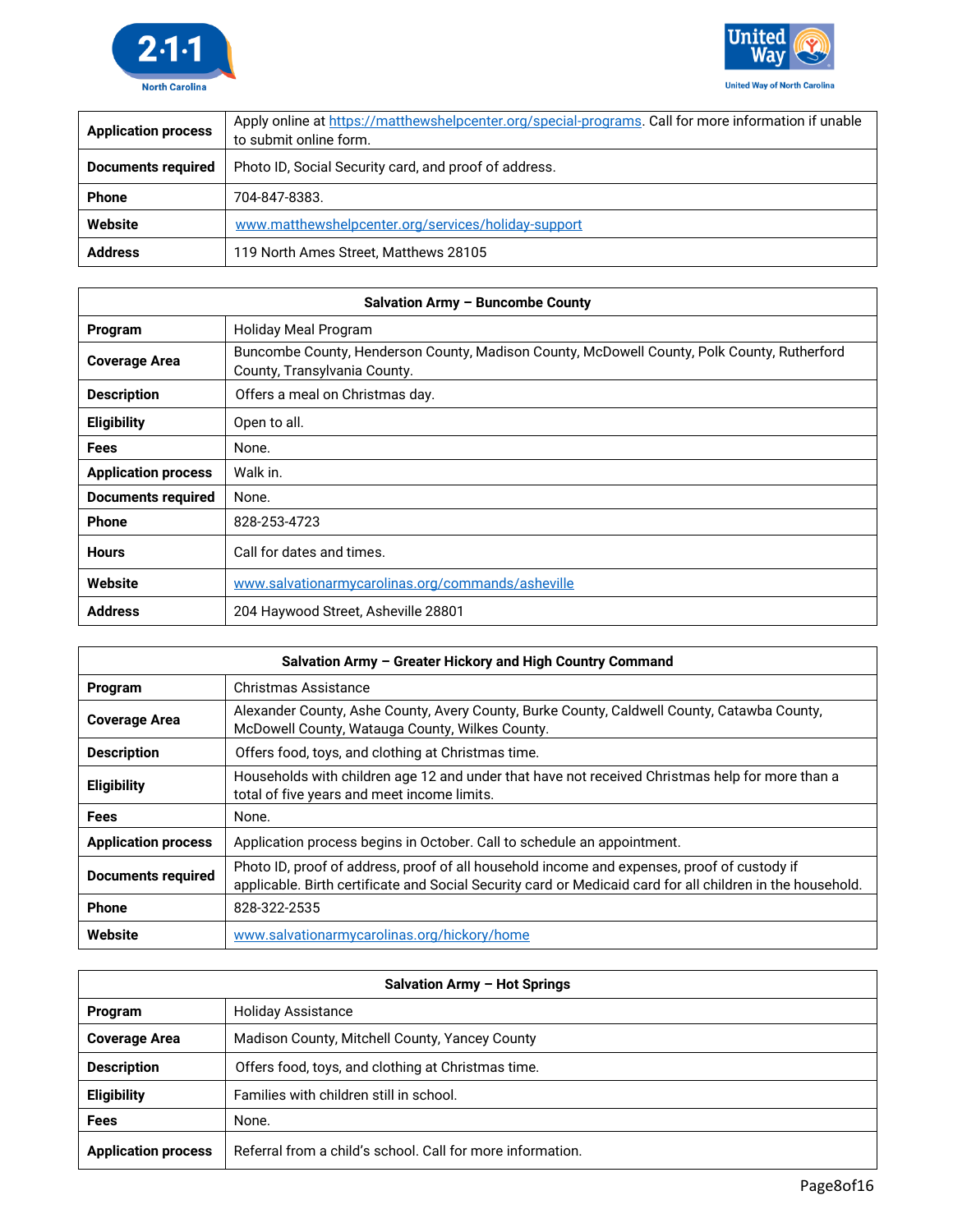



| <b>Documents required</b> | None.                                              |
|---------------------------|----------------------------------------------------|
| <b>Phone</b>              | 828-622-3355                                       |
| Website                   | www.salvationarmycarolinas.org/hotsprings          |
| <b>Address</b>            | 3421 Northwest US Highway 25/70, Hot Springs 28743 |

| Salvation Army - Iredell County |                                                                                                                                                                           |
|---------------------------------|---------------------------------------------------------------------------------------------------------------------------------------------------------------------------|
| Program                         | Christmas Assistance                                                                                                                                                      |
| <b>Coverage Area</b>            | Iredell County                                                                                                                                                            |
| <b>Description</b>              | Offers food, toys, and clothing at Christmas time.                                                                                                                        |
| <b>Eligibility</b>              | Households who meet income limits and have a child under age 13.                                                                                                          |
| <b>Fees</b>                     | None.                                                                                                                                                                     |
| <b>Application process</b>      | Referrals are made from Department of Social Services, Iredell School systems and other agencies in<br>the area. Call to see if there are any changes due to Coronavirus. |
| Documents required              | Photo ID, Medicaid and/or food stamp card, and a birth certificate for everyone in the household.                                                                         |
| <b>Phone</b>                    | 704-872-5623                                                                                                                                                              |
| Website                         | www.salvationarmycarolinas.org/iredell/                                                                                                                                   |

| <b>Santa Pal</b>           |                                                                                                                                                                                               |
|----------------------------|-----------------------------------------------------------------------------------------------------------------------------------------------------------------------------------------------|
| Program                    | Santa Pal                                                                                                                                                                                     |
| <b>Coverage Area</b>       | Buncombe County, Haywood County, Henderson County, Madison County, Mcdowell County,<br>Rutherford County, Transylvania County, Yancey County                                                  |
| <b>Description</b>         | Offers Christmas toys for children.                                                                                                                                                           |
| <b>Eligibility</b>         | Age 2-12                                                                                                                                                                                      |
| <b>Fees</b>                | None.                                                                                                                                                                                         |
| <b>Application process</b> | Call or walk in Monday November 29 - Friday, December 24. Child will be able to pick their gifts at that<br>time. Clients speaking languages other than English, please bring an interpreter. |
| <b>Documents required</b>  | Photo ID of parent or guardian, child's Social Security card or Medicaid card, proof of address, and<br>proof of household income.                                                            |
| <b>Phone</b>               | 828-777-5751                                                                                                                                                                                  |
| <b>Email</b>               | optimistsantapal@gmail.com                                                                                                                                                                    |
| Website                    | www.santapal.org                                                                                                                                                                              |
| <b>Address</b>             | 161 Four Seasons Boulevard, Hendersonville 28792                                                                                                                                              |

| <b>Servant's Heart of Mint Hill</b> |                                                            |
|-------------------------------------|------------------------------------------------------------|
| Program                             | <b>Christmas Assistance</b>                                |
| <b>Coverage Area</b>                | Mecklenburg County, Union County, Charlotte, mint Hill     |
| <b>Description</b>                  | Offers toys or gift cards for children at Christmas.       |
| <b>Eligibility</b>                  | Meet income limits.                                        |
| <b>Fees</b>                         | None.                                                      |
| <b>Application process</b>          | Call to determine eligibility and schedule an appointment. |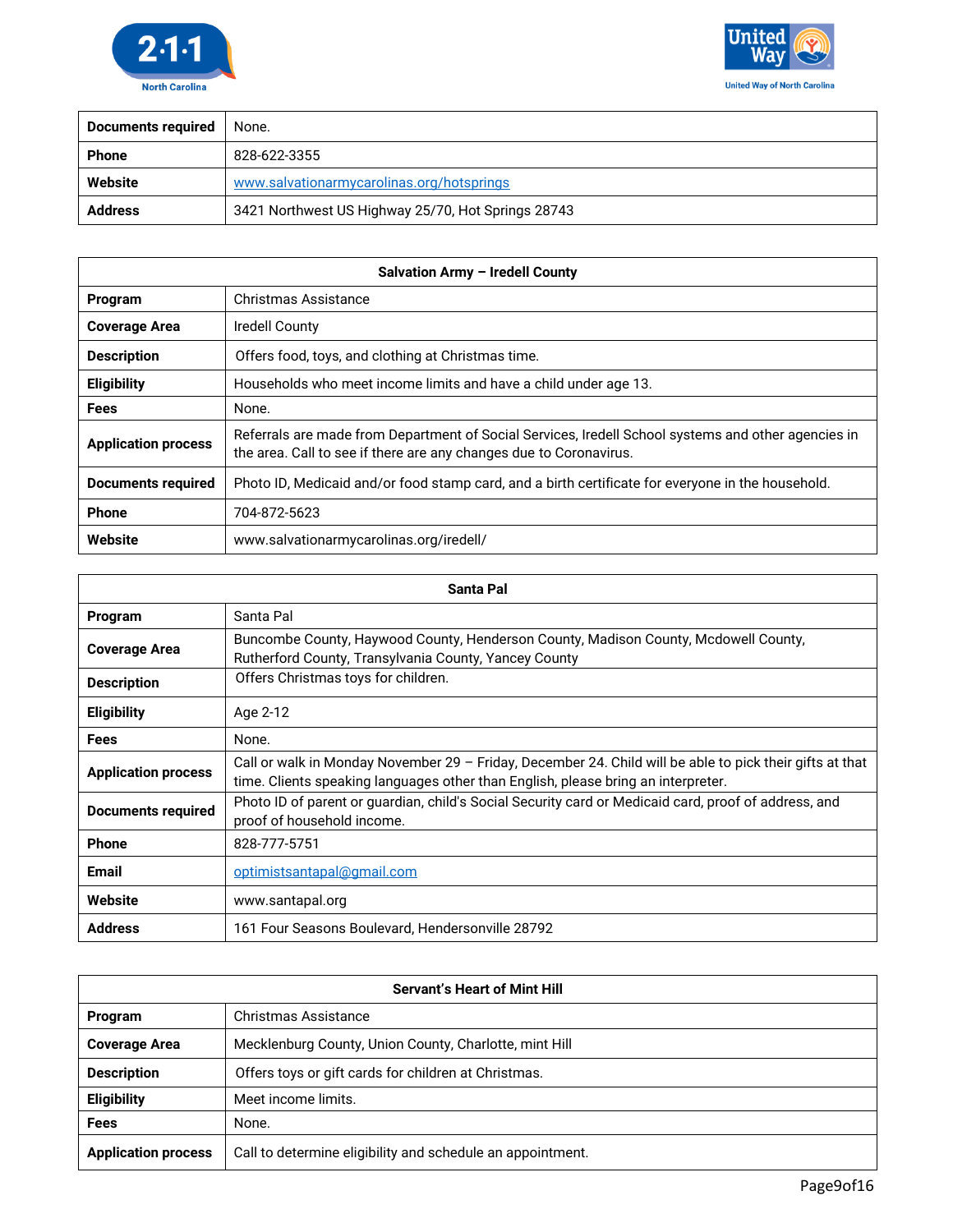



| <b>Documents required</b> | Proof of household income or unemployment, photo ID, Social Security card for everyone in the home,<br>EBT card if applicable, proof of address, and proof of crisis situation. |
|---------------------------|---------------------------------------------------------------------------------------------------------------------------------------------------------------------------------|
| <b>Phone</b>              | 704-680-6533                                                                                                                                                                    |
| Website                   | https://servantsheart.org/assistance-programs/                                                                                                                                  |
| <b>Address</b>            | 9229 Lawyers Road, Charlotte                                                                                                                                                    |

| <b>Sharing House</b>       |                                                                                        |
|----------------------------|----------------------------------------------------------------------------------------|
| Program                    | Christmas Blessings Santa Shop                                                         |
| <b>Coverage Area</b>       | Transylvania County                                                                    |
| <b>Description</b>         | Offers Christmas gifts, books, and stocking stuffers.                                  |
| <b>Eligibility</b>         | Parent or guardian of children, age 0-18, living in the home. Must meet income limits. |
| <b>Fees</b>                | None.                                                                                  |
| <b>Application process</b> | Call or email to schedule an appointment.                                              |
| <b>Documents required</b>  | Photo ID, proof of address, and proof of income.                                       |
| <b>Phone</b>               | 828-884-2866 ext. 111                                                                  |
| Website                    | www.sharinghouse.org/christmas-blessings                                               |
| <b>Address</b>             | 164 Duckworth Avenue. Brevard 28712                                                    |

| <b>Sharing House</b>       |                                                                                        |
|----------------------------|----------------------------------------------------------------------------------------|
| Program                    | Christmas Blessings Santa Shop                                                         |
| <b>Coverage Area</b>       | <b>Transylvania County</b>                                                             |
| <b>Description</b>         | Offers Christmas gifts, books, and stocking stuffers.                                  |
| <b>Eligibility</b>         | Parent or guardian of children, age 0-18, living in the home. Must meet income limits. |
| <b>Fees</b>                | None.                                                                                  |
| <b>Application process</b> | Call or email to schedule an appointment.                                              |
| <b>Documents required</b>  | Photo ID, proof of address, and proof of income.                                       |
| <b>Phone</b>               | 828-884-2866 ext. 111                                                                  |
| Website                    | www.sharinghouse.org/christmas-blessings                                               |
| <b>Address</b>             | 164 Duckworth Avenue, Brevard 28712                                                    |

| <b>Smyrna Church Annual Christmas Giveaway</b> |                                                    |
|------------------------------------------------|----------------------------------------------------|
| Program                                        | Smyrna Church Annual Christmas Giveaway            |
| <b>Coverage Area</b>                           | Catawba County                                     |
| <b>Description</b>                             | Offers food, toys, and clothing at Christmas time. |
| <b>Eligibility</b>                             | Open to all.                                       |
| <b>Fees</b>                                    | None.                                              |
| <b>Application process</b>                     | Walk in.                                           |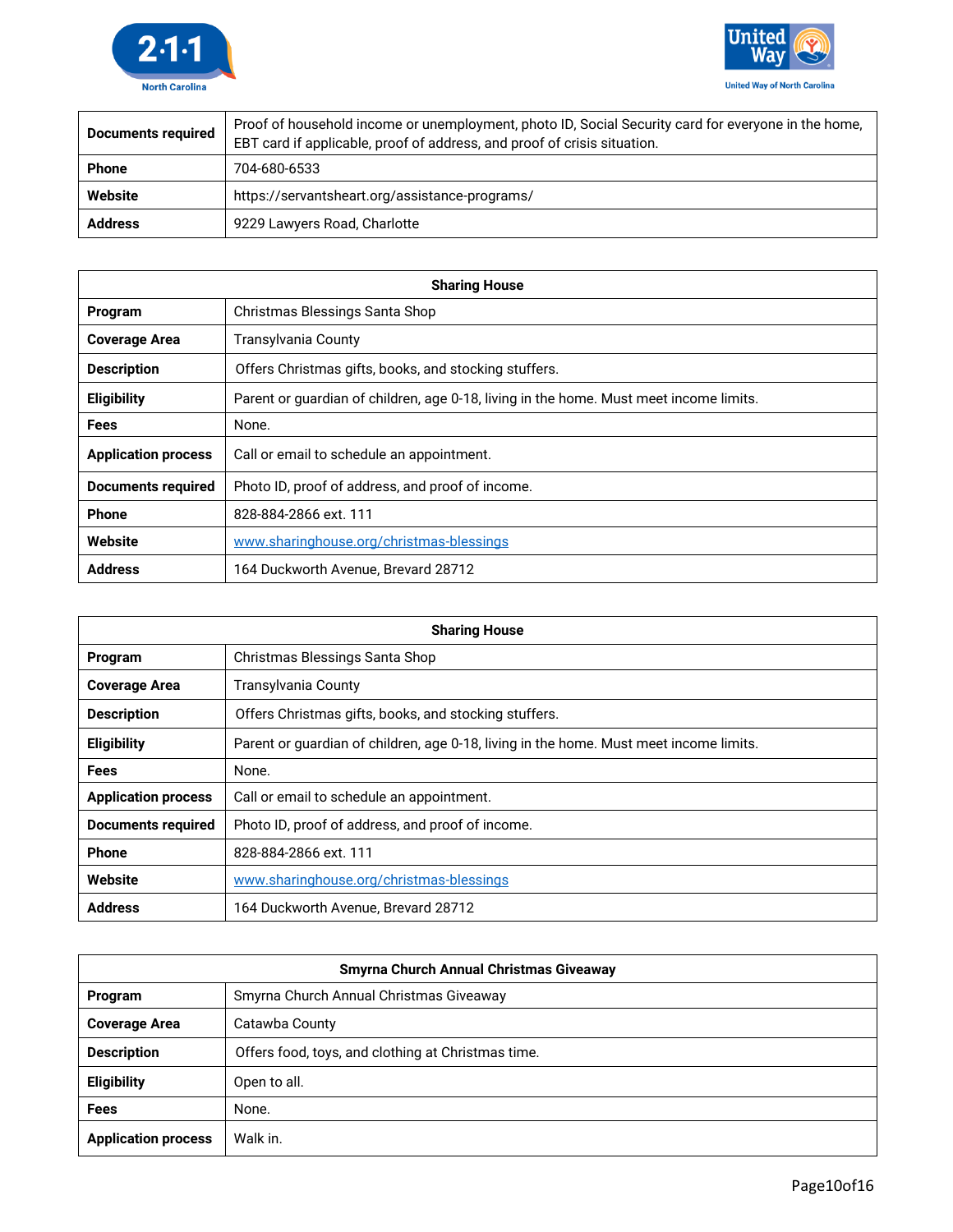



| Documents required | None.                                          |
|--------------------|------------------------------------------------|
| <b>Hours</b>       | December 4, 2021: 11:00am until supplies last. |
| Website            | https://smyrna-church-catawba.business.site/   |
| <b>Address</b>     | 6770 Sherrills Ford Road, Catawba 28609        |

| The Arc - Buncombe County  |                                                                                                                        |
|----------------------------|------------------------------------------------------------------------------------------------------------------------|
| Program                    | <b>Operation Santa</b>                                                                                                 |
| <b>Coverage Area</b>       | Buncombe County, Henderson County, Madison County, Yancey County.                                                      |
| <b>Description</b>         | Offers Christmas gifts to people with intellectual or developmental disabilities. Also<br>offers meals for the family. |
| <b>Eligibility</b>         | Adults or children with developmental or intellectual disabilities.                                                    |
| <b>Fees</b>                | None.                                                                                                                  |
| <b>Application process</b> | Call.                                                                                                                  |
| Documents required         | Proof of disability diagnosis.                                                                                         |
| <b>Phone</b>               | 828-253-1255                                                                                                           |
| <b>Email</b>               | Pressley5050@gmail.com                                                                                                 |
| Website                    | www.arcofbuncombecounty.org/operation-santa                                                                            |
| <b>Address</b>             | 50 South French Broad Avenue, Suite 212, Asheville, 28802                                                              |

| <b>The Arc of Gaston County</b> |                                                                                   |
|---------------------------------|-----------------------------------------------------------------------------------|
| Program                         | <b>Operation Santa</b>                                                            |
| <b>Coverage Area</b>            | <b>Gaston County</b>                                                              |
| <b>Description</b>              | Offers Christmas gifts to people with intellectual or developmental disabilities. |
| <b>Eligibility</b>              | People with intellectual or developmental disabilities.                           |
| <b>Fees</b>                     | None.                                                                             |
| <b>Application process</b>      | Call.                                                                             |
| <b>Documents required</b>       | Proof of disability diagnosis                                                     |
| <b>Phone</b>                    | 704-861-1036                                                                      |
| <b>Hours</b>                    | Monday - Friday, 9:00 a.m. - 5:00 p.m.                                            |
| Website                         | www.gastoncountyarc.org/operation-santa                                           |
| <b>Address</b>                  | 200 East Franklin Boulevard, Gastonia                                             |

| <b>Union County Christmas Bureau</b> |                                 |
|--------------------------------------|---------------------------------|
| <b>Program</b>                       | Union County Christmas Bureau   |
| <b>Coverage Area</b>                 | Union County                    |
| <b>Description</b>                   | Offers Christmas toys and food. |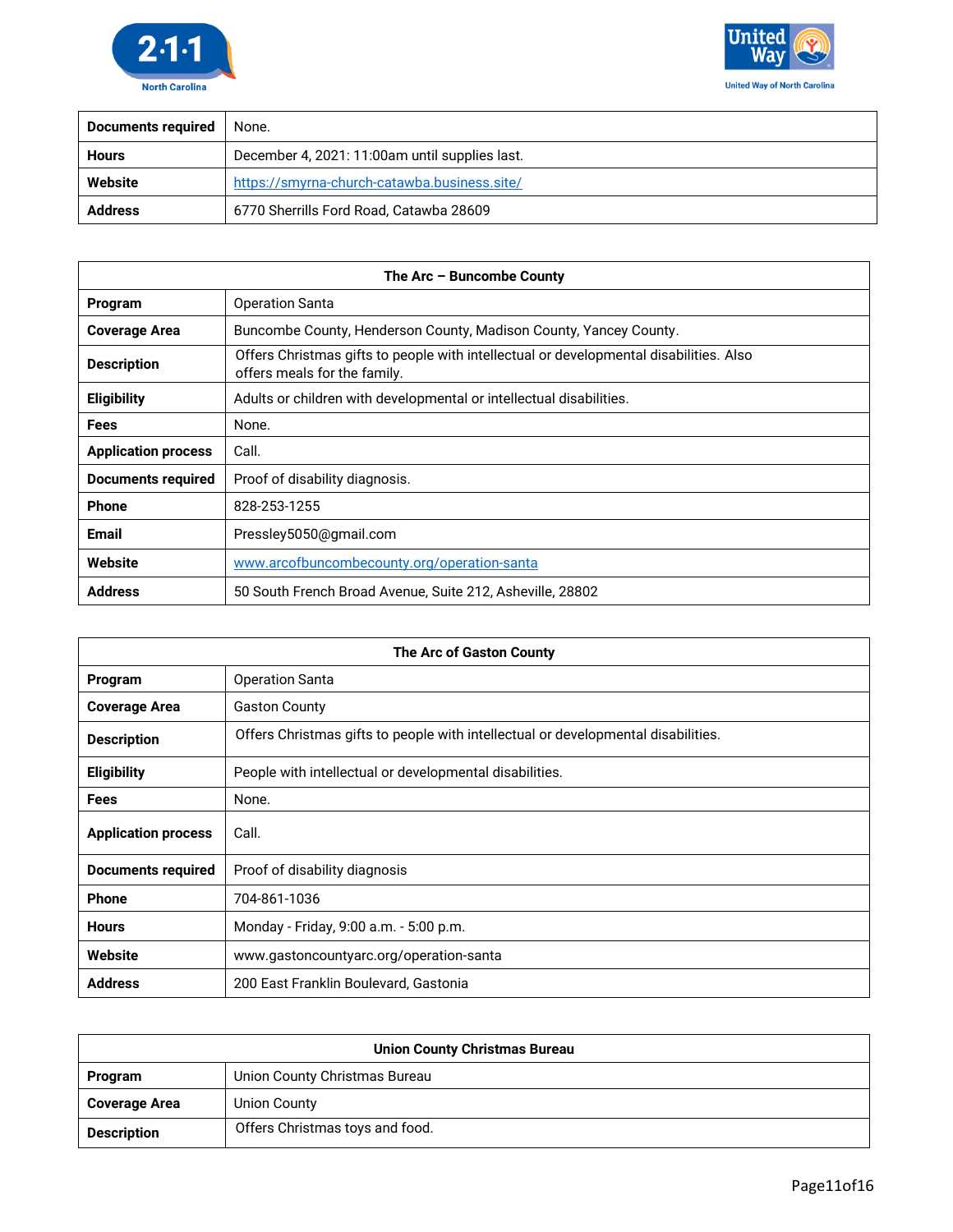



| <b>Eligibility</b>         | Residents of Union County. There must be a child in the household, age 18 and under, or a<br>disabled/older adult who receives Social Security or Medicaid. Must be able to provide the last 4<br>digits of Social Security numbers for everyone in the household. Must know gross income for<br>everyone in the household including benefits and child support. |
|----------------------------|------------------------------------------------------------------------------------------------------------------------------------------------------------------------------------------------------------------------------------------------------------------------------------------------------------------------------------------------------------------|
| <b>Fees</b>                | None.                                                                                                                                                                                                                                                                                                                                                            |
| <b>Application process</b> | Call.                                                                                                                                                                                                                                                                                                                                                            |
| Documents required         | Photo ID, proof of current address, proof of income, Social Security card or W7 of the<br>parent/quardian and each child, clothing and shoe size for each child, and wish list for each child.                                                                                                                                                                   |
| Phone                      | 704-296-4828                                                                                                                                                                                                                                                                                                                                                     |
| <b>Email</b>               | christmas@unioncountync.gov                                                                                                                                                                                                                                                                                                                                      |
| Website                    | Hopeunioncounty.org                                                                                                                                                                                                                                                                                                                                              |
| <b>Address</b>             | 2115 West Roosevelt Boulevard, Suite 200, Monroe 28110                                                                                                                                                                                                                                                                                                           |

| <b>Victory Fellowship Worship Center</b> |                                                                                        |
|------------------------------------------|----------------------------------------------------------------------------------------|
| Program                                  | God's Little Angels Christmas Program                                                  |
| <b>Coverage Area</b>                     | Buncombe County, Henderson County, Madison County, Transylvania County, Yancey County. |
| <b>Description</b>                       | Offers gifts to children and food boxes to families at Christmas time.                 |
| <b>Eligibility</b>                       | Families with children age 10 and under.                                               |
| Fees                                     | None.                                                                                  |
| <b>Application process</b>               | Call.                                                                                  |
| <b>Documents required</b>                | Photo ID and each child's birth certificate.                                           |
| <b>Phone</b>                             | 828-243-3088                                                                           |
| <b>Hours</b>                             | Hours vary. Call for more information                                                  |
| Website                                  | www.facebook.com/Victory-Fellowship-Worship-Center-127357010625578/                    |
| <b>Address</b>                           | 450 Aiken Road, Asheville 28804                                                        |

| <b>Western Carolina Rescue Ministries</b> |                                                          |
|-------------------------------------------|----------------------------------------------------------|
| Program                                   | <b>Holiday Meals</b>                                     |
| <b>Coverage Area</b>                      | <b>Buncombe County</b>                                   |
| <b>Description</b>                        | Offers a Christmas meal.                                 |
| <b>Eligibility</b>                        | Open to all.                                             |
| <b>Fees</b>                               | None.                                                    |
| <b>Application process</b>                | Call to see if there are any changes due to Coronavirus. |
| <b>Documents required</b>                 | None.                                                    |
| <b>Phone</b>                              | 828-254-0471                                             |
| <b>Hours</b>                              | December 19, 4:00-5:30pm                                 |
| Website                                   | www.westerncarolinarescue.org                            |
| <b>Address</b>                            | 225 Patton Avenue, Asheville                             |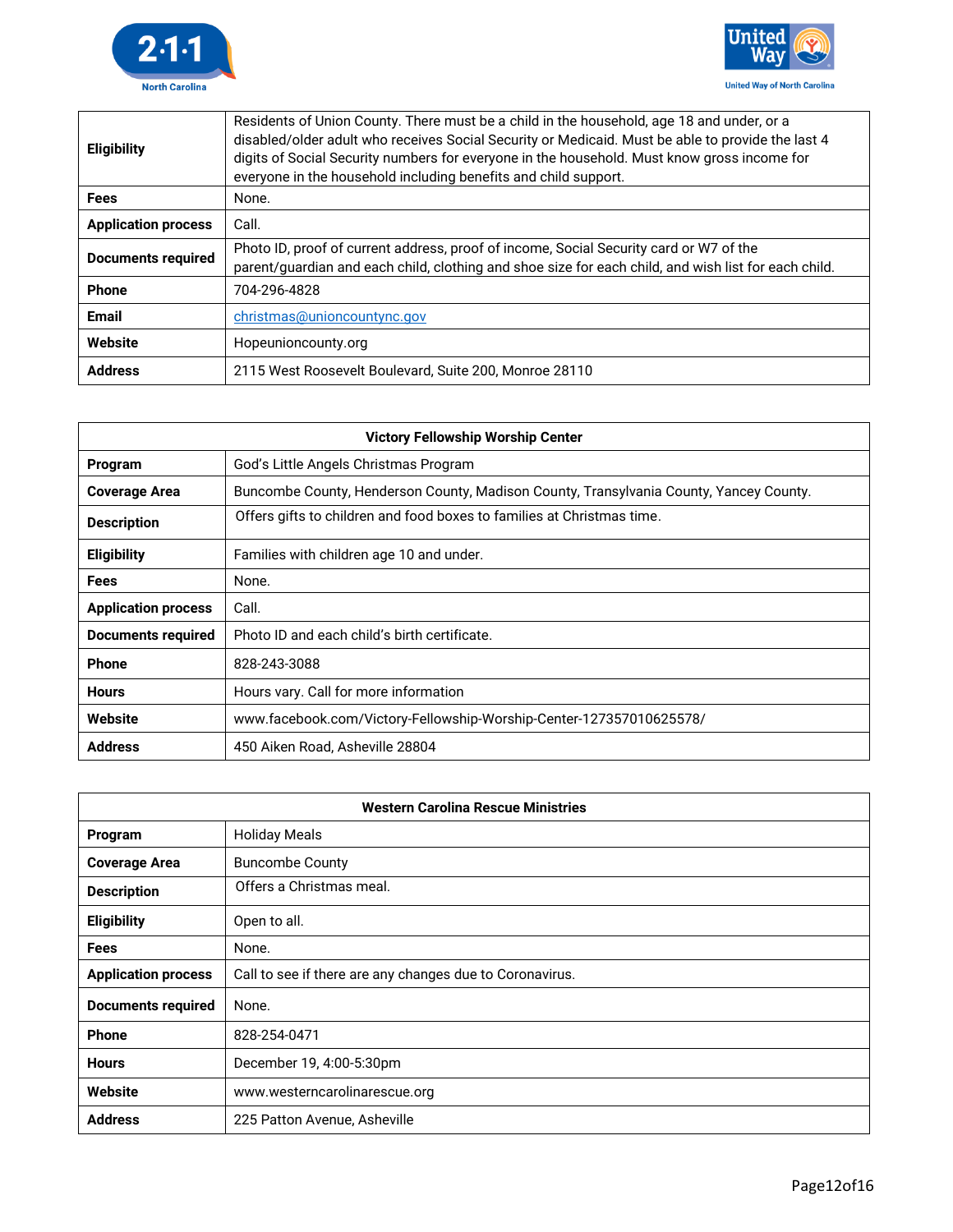



#### **EASTERN NC**

| <b>All-N' Together Services</b> |                                                                                |
|---------------------------------|--------------------------------------------------------------------------------|
| Program                         | Christmas Cheer/Toys 4 Tots                                                    |
| <b>Coverage Area</b>            | Franklin County, Vance County, Wake County, Wake Forest                        |
| <b>Description</b>              | Offers Christmas toys for children.                                            |
| <b>Eligibility</b>              | Children 0-12                                                                  |
| <b>Fees</b>                     | None                                                                           |
| <b>Application process</b>      | Call. Download, complete and mail or email your application or register online |
| <b>Documents required</b>       | Application                                                                    |
| <b>Phone</b>                    | 919-559-9629                                                                   |
| Website                         | www.allntogether.org                                                           |
| <b>Address</b>                  | Confidential, Franklinton 27525                                                |

| <b>Bridges of Hope Outreach Ministry</b> |                                                      |
|------------------------------------------|------------------------------------------------------|
| Program                                  | <b>Holiday Assistance</b>                            |
| <b>Coverage Area</b>                     | <b>Franklin County</b>                               |
| <b>Description</b>                       | Offers toys to children during Christmas.            |
| <b>Eligibility</b>                       | Meet income limits                                   |
| <b>Fees</b>                              | None                                                 |
| <b>Application process</b>               | Call for availability during the holiday season.     |
| <b>Documents required</b>                | None                                                 |
| Phone                                    | 919-494-2826                                         |
| <b>Hours</b>                             | Seen by appointment only. Call for more information. |
| <b>Address</b>                           | 307 South Main Street, Franklinton                   |

| <b>Camden Charitable Foundation</b> |                                                                                                                |
|-------------------------------------|----------------------------------------------------------------------------------------------------------------|
| Program                             | Camden Charitable Foundation                                                                                   |
| <b>Coverage Area</b>                | Camden County                                                                                                  |
| <b>Description</b>                  | Offers toys and clothes for children during the Christmas season.                                              |
| <b>Eligibility</b>                  | Children ages 0-18 enrolled in school or working. Children ages 0-5 do not need to be working or in<br>school. |
| <b>Fees</b>                         | None                                                                                                           |
| <b>Application process</b>          | Call.                                                                                                          |
| <b>Documents required</b>           | Photo ID and proof of address.                                                                                 |
| Phone                               | 252-333-8510                                                                                                   |
| <b>Hours</b>                        | Christmas Mission applications accepted October 1 <sup>st</sup> – December 1 <sup>st</sup>                     |
| Website                             | www.camdencharitablefoundation.com/projects                                                                    |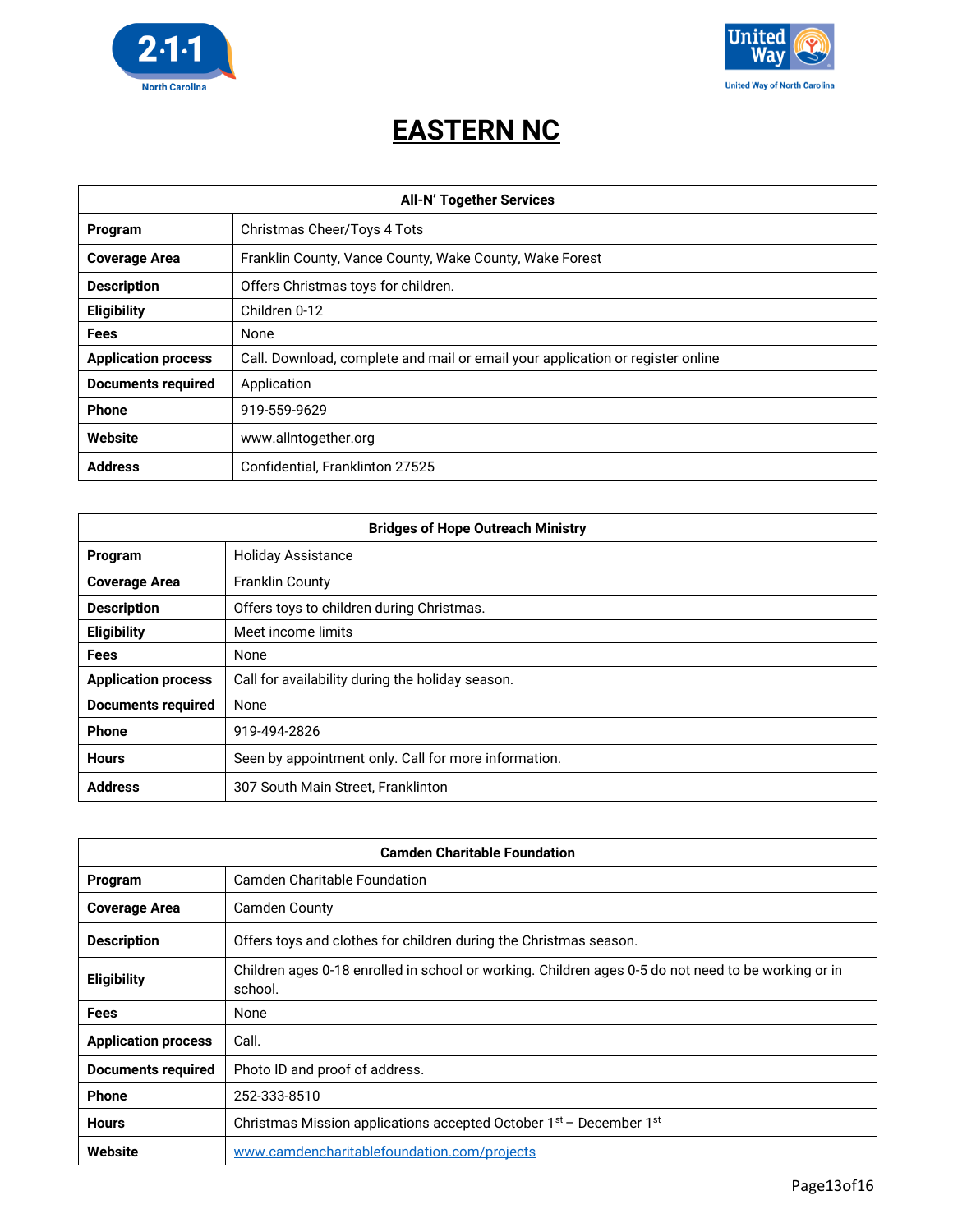



**Address** 324 US Highway 158 East, Camden 27921

| <b>Carrie On NC</b>        |                                                                                                                                                                     |
|----------------------------|---------------------------------------------------------------------------------------------------------------------------------------------------------------------|
| Program                    | Christmas Kindness Shoppe                                                                                                                                           |
| <b>Coverage Area</b>       | Pitt County, Pamlico County, Onslow County, Lenoir County, Jones County, Craven County, Carteret<br>County, Beaufort County                                         |
| <b>Description</b>         | Offers a free store where families are able to "shop" for Christmas presents for their children. They<br>can choose 4 presents: a want, a read, a wear, and a need. |
| <b>Eligibility</b>         | Families in crisis or displaced, and grandparents or other family relatives with custody of child, who<br>meet income limits.                                       |
| <b>Fees</b>                | None                                                                                                                                                                |
| <b>Application process</b> | By referral only. Call or visit website for more information. Time and location is still to be determined.                                                          |
| <b>Documents required</b>  | Proof of income and proof of ID for parent/guardian and child.                                                                                                      |
| <b>Phone</b>               | 252-617-1234                                                                                                                                                        |
| Website                    | www.carrieon1.weebly.com/christmas-kindness-shoppe.html                                                                                                             |
| <b>Address</b>             | Confidential, New Bern                                                                                                                                              |

| <b>Onslow Community Outreach</b> |                                                                                                |
|----------------------------------|------------------------------------------------------------------------------------------------|
| Program                          | <b>Christmas Cheer</b>                                                                         |
| <b>Coverage Area</b>             | <b>Onslow County</b>                                                                           |
| <b>Description</b>               | Offers toys to children and families during Christmas.                                         |
| Eligibility                      | Meet income limits.                                                                            |
| <b>Fees</b>                      | None.                                                                                          |
| <b>Application process</b>       | Call during October 31 - December 15. Call to see if there are any changes due to Coronavirus. |
| <b>Documents required</b>        | Photo ID and proof of address.                                                                 |
| <b>Phone</b>                     | 910-347-4646                                                                                   |
| <b>Hours</b>                     | Vary. Call for more information.                                                               |
| Website                          | www.onslowco.org/services/christmas-cheer                                                      |
| <b>Address</b>                   | 1210 Hargett Street, Jacksonville                                                              |

| <b>Project Christmas Cheer of Carteret County</b> |                                                                                                                          |
|---------------------------------------------------|--------------------------------------------------------------------------------------------------------------------------|
| Program                                           | Project Christmas Cheer of Carteret County                                                                               |
| <b>Coverage Area</b>                              | <b>Carteret County</b>                                                                                                   |
| <b>Description</b>                                | Offers holiday gifts and presents to families and adults.                                                                |
| <b>Eligibility</b>                                | Meet income limits. Under age 18 names will be placed on the Angel Tree. Age 19 and over will<br>receive gift cards.     |
| Fees                                              | None.                                                                                                                    |
| <b>Application process</b>                        | Walk in and fill out an application during the sign up period. Service available on a first come, first<br>served basis. |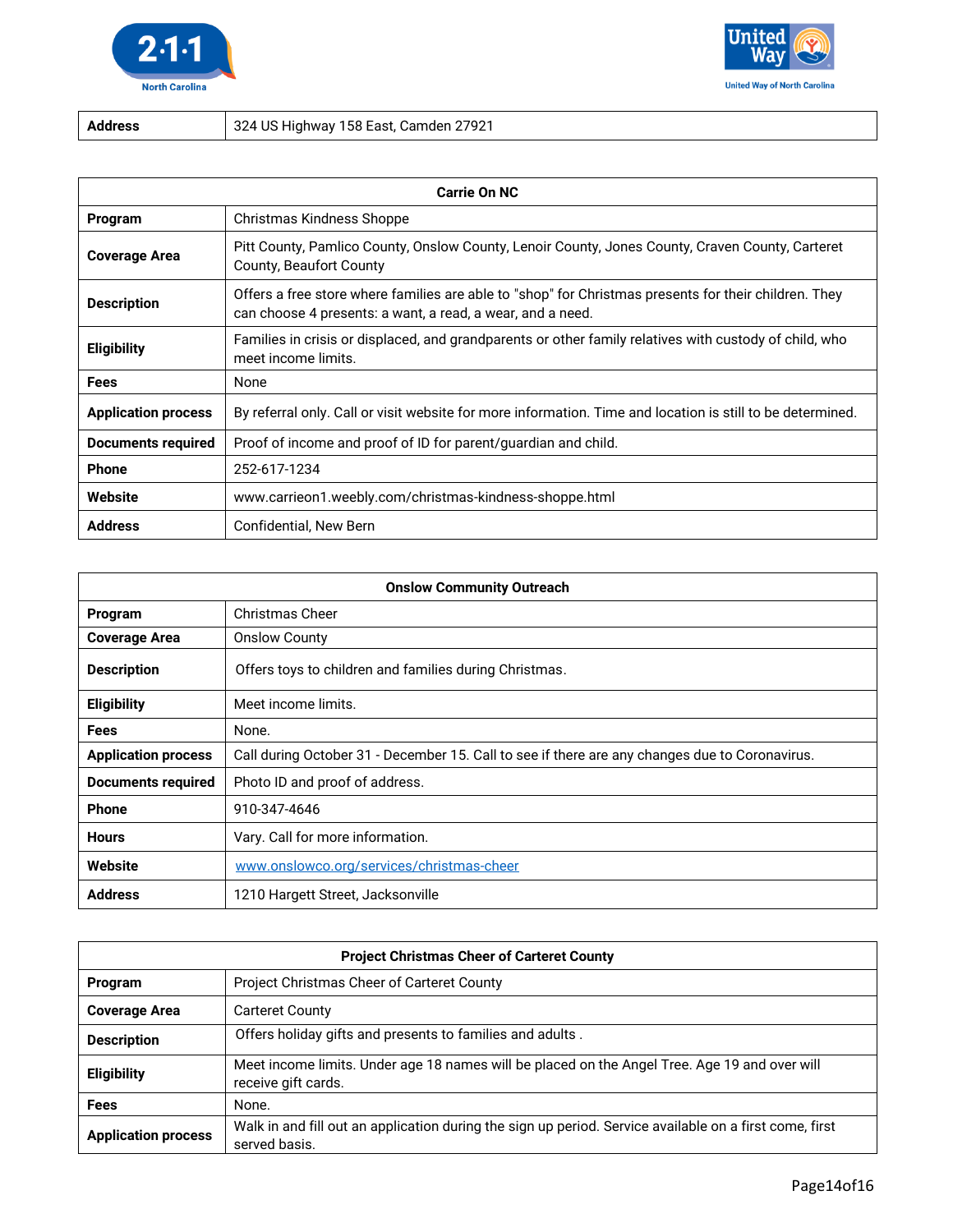



| <b>Documents required</b> | Photo ID, proof of address, and proof of household income.                                                                                                 |
|---------------------------|------------------------------------------------------------------------------------------------------------------------------------------------------------|
| <b>Phone</b>              | 252-247-7275                                                                                                                                               |
| <b>Hours</b>              | Sign Up Period: November 1-December 3, Monday-Wednesday, and Friday, 10:100am-1:00pm. Pick up<br>location will be shared with participants during sign up. |
| Website                   | www.projectchristmascheer.com                                                                                                                              |
| <b>Address</b>            | 900 Arendell Street, Morehead City                                                                                                                         |

| <b>Robeson County Church and Community Center</b> |                                                                                                   |
|---------------------------------------------------|---------------------------------------------------------------------------------------------------|
| Program                                           | Brighter Christmas Program                                                                        |
| <b>Coverage Area</b>                              | Robeson County                                                                                    |
| <b>Description</b>                                | Offers toys to families with children in the household and grandparents raising<br>grandchildren. |
| <b>Eligibility</b>                                | Meet income limits and did not receive assistance the previous year.                              |
| <b>Fees</b>                                       | None.                                                                                             |
| <b>Application process</b>                        | Call.                                                                                             |
| <b>Documents required</b>                         | Photo ID and copy of Medicaid cards or birth certificates for children.                           |
| <b>Phone</b>                                      | 910-738-5204                                                                                      |
| <b>Hours</b>                                      | Call for more information.                                                                        |
| <b>Email</b>                                      | info@robesontogether.org                                                                          |
| Website                                           | www.robesontogether.org/services                                                                  |
| <b>Address</b>                                    | 600 West Fifth Street, Lumberton 28358                                                            |

| <b>Salvation Army - Washington</b> |                                                                                                                                                                                                                                                  |  |
|------------------------------------|--------------------------------------------------------------------------------------------------------------------------------------------------------------------------------------------------------------------------------------------------|--|
| Program                            | Christmas Assistance                                                                                                                                                                                                                             |  |
| <b>Coverage Area</b>               | Beaufort County, Bertie County, Hyde County, Martin County, Tyrrell County, Washington County.                                                                                                                                                   |  |
| <b>Description</b>                 | Offers food, toys, and clothing at Christmas.                                                                                                                                                                                                    |  |
| <b>Eligibility</b>                 | Households with children age 12 and under and meet income limits. Program may have more specific<br>eligibility requirements based on household situation.                                                                                       |  |
| Fees                               | None.                                                                                                                                                                                                                                            |  |
| <b>Application process</b>         | Apply online at www.tsamm.org/at_request_intake.dpi                                                                                                                                                                                              |  |
| <b>Documents required</b>          | Photo ID, copy of all monthly bills, proof of household income, Social Security numbers for everyone in<br>household, child's birth certificate or school record that shows date of birth, sizes for clothing and<br>shoes, and ideas for gifts. |  |
| <b>Phone</b>                       | 336-723-6366 or 336-245-2083                                                                                                                                                                                                                     |  |
| Website                            | https://www.salvationarmycarolinas.org/washington                                                                                                                                                                                                |  |
| <b>Address</b>                     | 112 East 7th Street, Washington 27889                                                                                                                                                                                                            |  |

| <b>Southern Mission Ministries</b> |                |  |
|------------------------------------|----------------|--|
| Program                            | Christmas Hope |  |